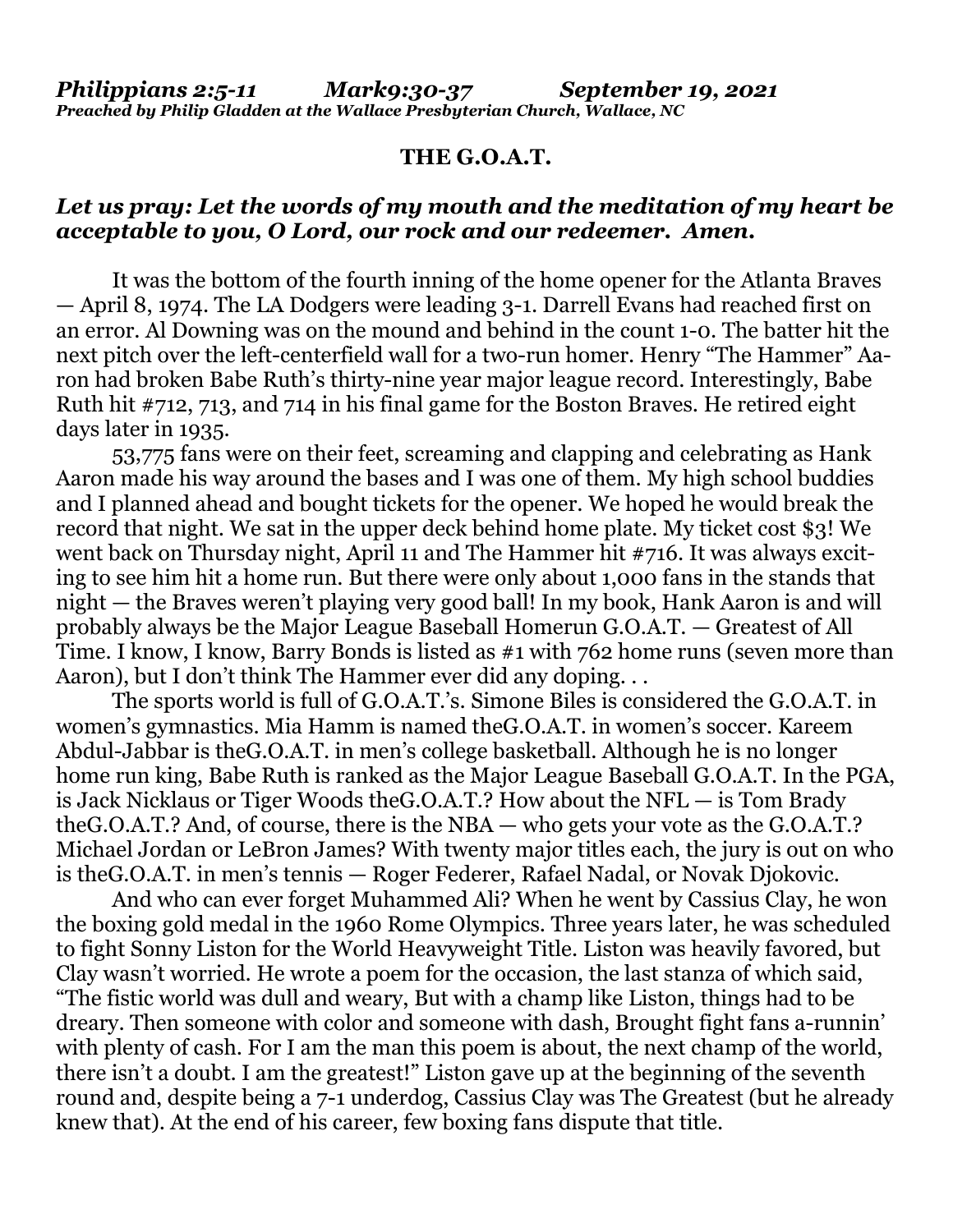I reckon, with a few outstanding exceptions, there will always be arguments about "Who is the greatest?" Obviously, it's not a modern day phenomenon. As Mark tells us in today's story, when Jesus and his disciples got to the house in Capernaum, he asked them, "What were you arguing about on the way?" Imagine the disciples' body language! Scuffing feet, diverted eyes, clearing of throats, furtive glances at each other but nobody said anything. Why? "for on the way they had argued with one another who was the greatest." (Mark 9:34)

 What do you suppose they were saying to each other? Peter: "Well, I was the first disciple Jesus called. He obviously looks to me as the leader. I was up on the mountain when he was transfigured. Surely I'm the G.O.A.T." But James and John would interrupt him, "Well, he called us right after he called you . . . just because your boat was a little further up the beach than ours doesn't automatically make you the G.O.A.T.!" Maybe Judas cleared his throat and said, "Yeah, well, I'm the one who controls the purse strings, so obviously I should be considered seriously as the G.O.A.T."

 2,000 years later we are embarrassed for the disciples! In the presence of Jesus, on the way to Jerusalem, they're arguing about who is the greatest? Really? But before we judge them too harshly, we ought to recognize ourselves in their behavior. After all, that's the way of the world. Somebody's got to be #1. Somebody's got to be the G.O.A.T. It might as well be me, huh?

 But what makes the disciples' argument about greatness even more inappropriate is that they seek to build themselves up according to the world's standards of greatness immediately after Jesus has taught them how he is going to lower himself in humility, even to the point of death on a cross. And this isn't the first time, nor is it the last, that the disciples embarrass themselves. After each of the three times Jesus teaches them about his suffering and dying, the disciples show they just don't get it. Peter rebukes Jesus. The twelve argue about who is the greatest. And, finally, James and John ask Jesus, "Grant us to sit, one at your right hand and one at your left, in your glory." (Mark 10:37)

 But Jesus confounds his disciples and us with his teaching: "Whoever wants to be first must be last of all and servant of all." (Mark 9:35) Jesus doesn't lay out a plan for success. He isn't giving pointers about how to adopt some kind of false humility in order to jump the line and make it to #1. Instead, Jesus redefines what it means to be great in his service and in the kingdom of God, just as he redefines what it means for him to be Messiah.

 "But they did not understand what he was saying and were afraid to ask him." (Mark 9:32) In his comments on the disciples' misunderstanding, David Ewart imagines their response. This sounds like it might be Peter talking: "I don't understand. Didn't I just proclaim Jesus as Lord and Savior — Messiah? Doesn't 'Lord' and 'Savior' mean 'Boss' and 'Hero?' I thought we were headed for glory. For good times. For winning. Doesn't Jesus being in charge and our hero mean we get to AVOID pain, humiliation and death? Whoever heard of the guy in charge of it all voluntarily accepting getting killed? I don't get this part. and I am afraid to ask because if I ask, and if he tells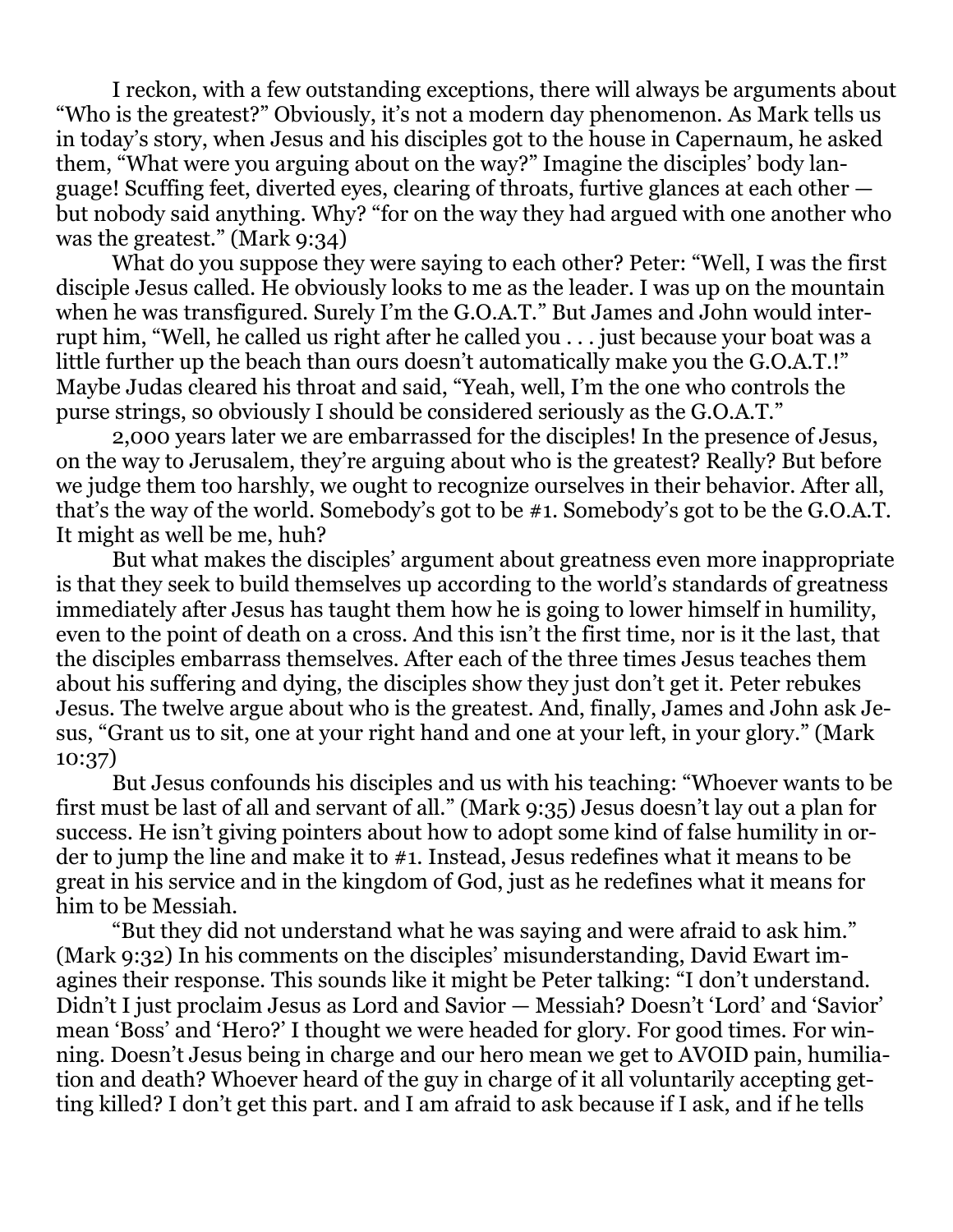me, and if I do get it, then maybe I'll have to give up my dreams of glory, of good times, and winning. Avoidance and denial are definitely the preferred plan of action here."<sup>1</sup>

 A month from now, we will hear the story about James and John requesting seats of honor and power and glory in Jesus' kingdom. The other ten disciples were angry when they heard about the brothers' request. Maybe each of them thought they deserved that honor instead of James and John. Anyway, in the face of their anger at two of their own, Jesus said, "You know that among the Gentiles those whom they recognize as their rulers lord it over them, and their great ones are tyrants over them. But it is not so among you; but whoever wishes to become great among you must be your servant, and whoever wishes to be first among you must be slave of all. For the Son of Man came not to be served but to serve, and to give his life as a ransom for many." (Mark 10:42-45.

 Did you know that our *Book of Order* cites those very words of Jesus in the definition of Ruling Elder? "Congregations should elect persons of wisdom and maturity of faith, having demonstrated skills in leadership and being compassionate in spirit. Ruling elders are so named not because they 'lord it over' the congregation (Matt. 20:25), but because they are chosen by the congregation to discern and measure its fidelity to the Word of God, and to strengthen and nurture its faith and life." It's what we call "servant leadership," a term coined by Robert Greenleaf in a 1970 essay "The Servant as Leader." "Servant leader" can be applied to both individuals and to organizations, such as congregations. According to the Center for Servant Leadership, "A servant-leader focuses primarily on the growth and well-being of people and the communities to which they belong. While traditional leadership generally involves the accumulation and exercise of power by one at the 'top of the pyramid,' servant leadership is different. The servant-leader shares power, puts the needs of others first and helps people develop and perform as highly as possible."<sup>2</sup>

 Certainly, Jesus was a servant-leader. He came to serve and not to be served. He also shared his power with the disciples when he sent them out in his name. He always put the needs of others first. He helped people find abundant life. He modeled for his disciples the kind of life expected of his followers. But he also used a stunning visual aid in that house in Capernaum when he placed a little child in their midst, hugged the child, and said, "Whoever welcomes one such child in my name welcomes me, and whoever welcomes me welcomes not me but the one who sent me." (Mark 9:37)

 Jesus wasn't commending the child's sweetness or innocence or childlike faith. Rather, Jesus turned the social hierarchy on its head! Little children, in Jesus' time, even though considered blessings from God, were among the most vulnerable, the most powerless, the most marginalized, the least greatest in the community. And little children in the Roman culture had an even harder life. "So you want to be the G.O.A.T.?" Jesus asked. "That means putting yourself last so others can get ahead. That means stooping down and washing someone else's feet. That means thinking of yourself and your own ambitions less and thinking of God and God's ways even more. That means paying attention to and serving the least of these, like this little child here in our midst."